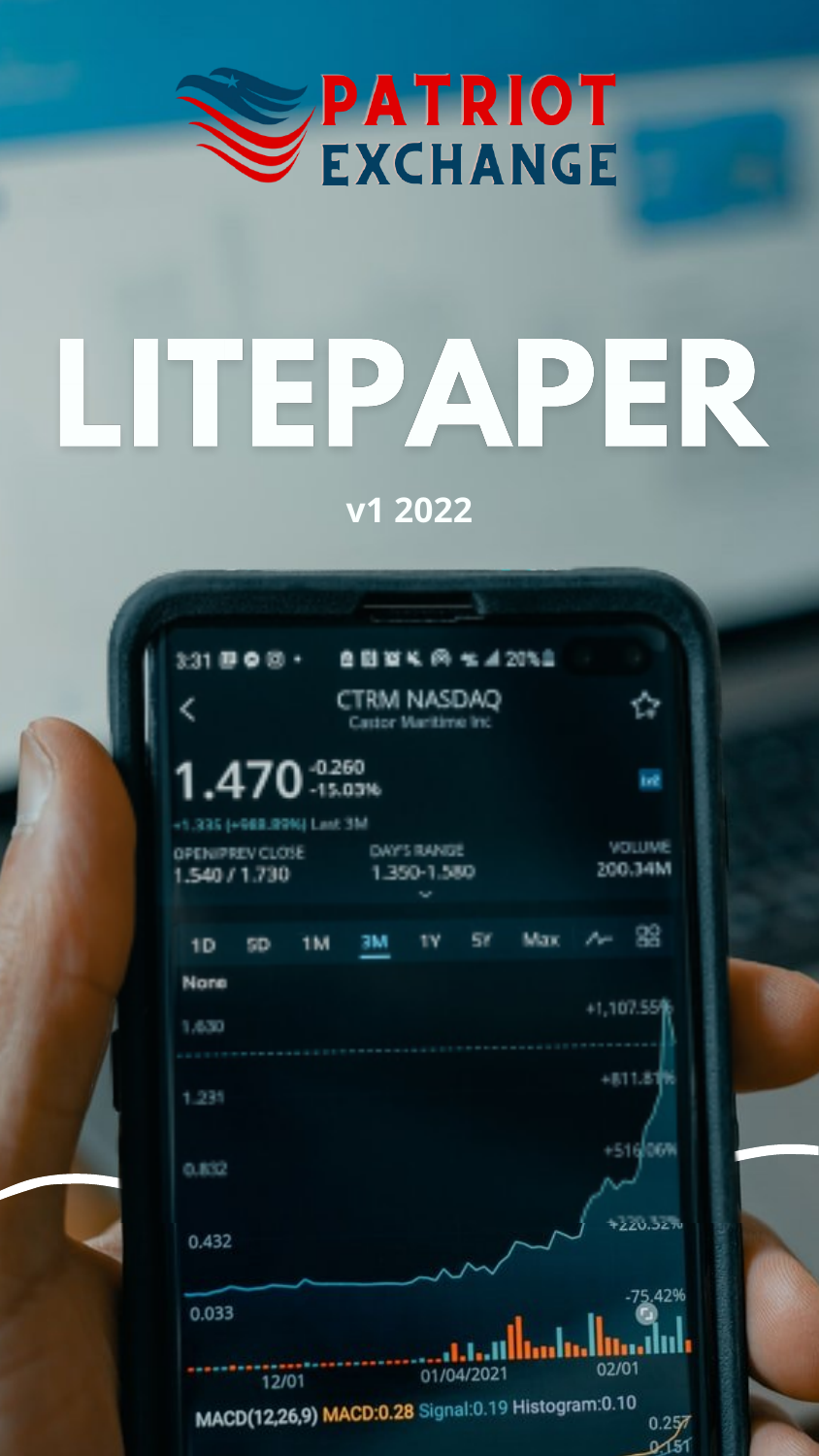# **Blockchain History**

Ever since Satoshi Nakamoto unveiled the first feasible blockchain-based payments system to the world in 2008, one eschewing trust in and reliance on centralized entities, the world has not been the same. Perhaps more significant than Bitcoin itself is the underlying technology which supports it. Until Nakamoto's intervention, the Byzantine Generals Problem, the key challenge that described the difficulty in getting network participants to trust each other without relying ona central authority, had remained a painful obstacle in developing trustless networks where power was distributed evenly. Blockchain technology's capacity to enable systems that serve not only the function of money,but reputation, prediction markets, effective machine-tomachine communication, and so much more, has birthed an entire new industry which is set to revolutionize modern economies, workplaces and even social relationships. The once ridiculed and criticized technology has now been adopted by the aforementioned naysayers, and the prospects of the technology in lifting impoverished social classes to a higher status and saving the global economy trillions of dollars has become the goal of several projects and teams on almost every continent.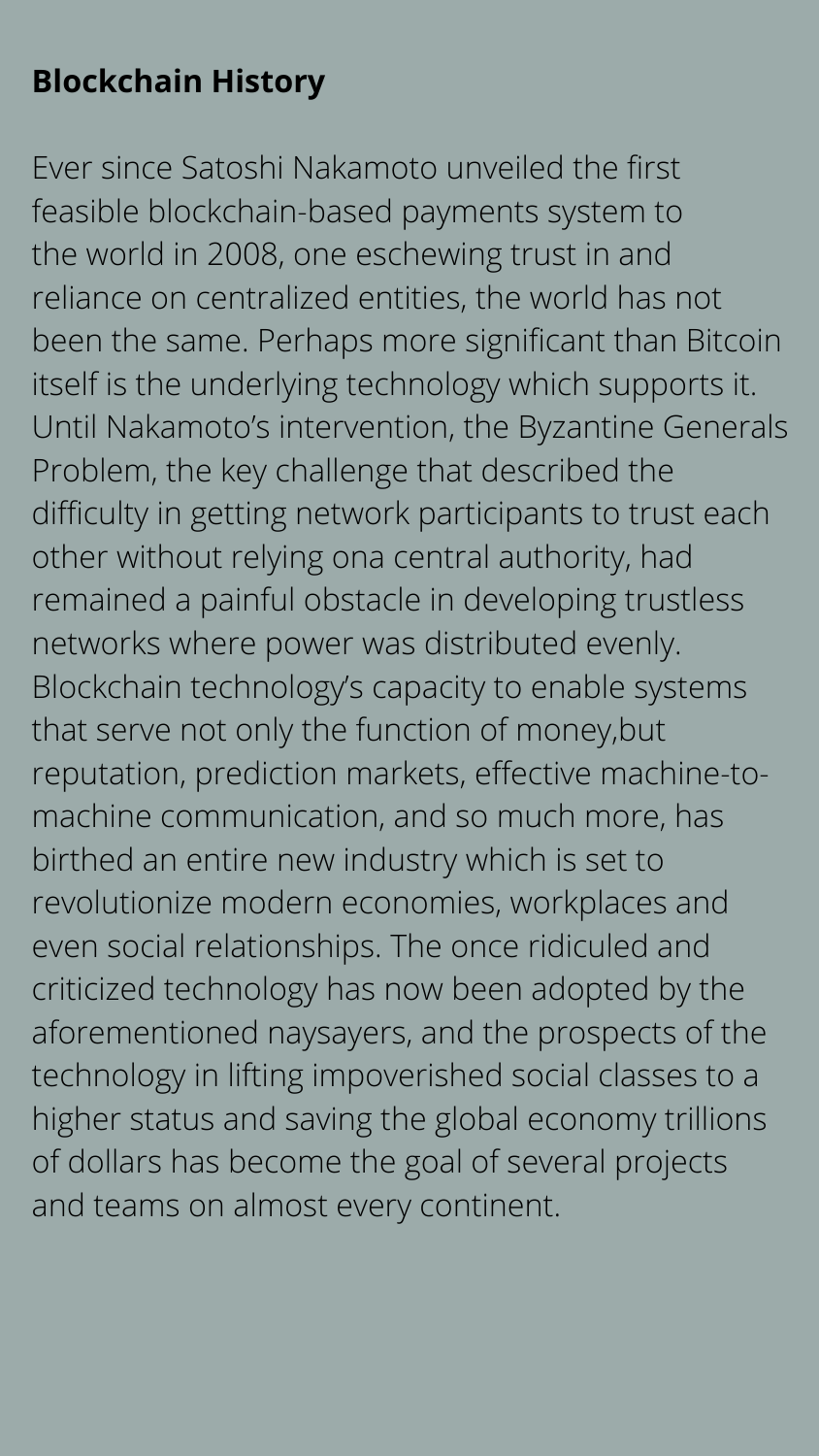# **Patriot Exchange**

The Patriot Exchange is an idea turned reality based off the passion of a team of freedom minded individuals. The Patriot Exchange is more than just another cryptocurrency exchange that doubles as a digital wallet for its traders. We offer an experience that is severely lacking in the cryptocurrency space, that experience being premium customer service and human interactions. As it stands, common procedures in the industry have sedative and automotive exchange user experience from sign up/registration to withdrawals/deposits. We move away from that and make it a point of emphasis to provide personal support and a welcoming community of patriots that share similar interests and values. Alongside this personal support, we use our profits and our very own digital asset (PATX) to support and champion causes we believe in. For us, crypto is not simply digital money in a massive peer to peer ecosystem that transcends boards. Crypto represents a new wealth generation tool for the digital age and a conduit for the connection of individuals with conservative values and morals. Wrapping this all together on the Patriot Exchange is our many incentives and programs we provide to give added value to our users to show how much we appreciate their trust in us. Some highlighted programs are the following: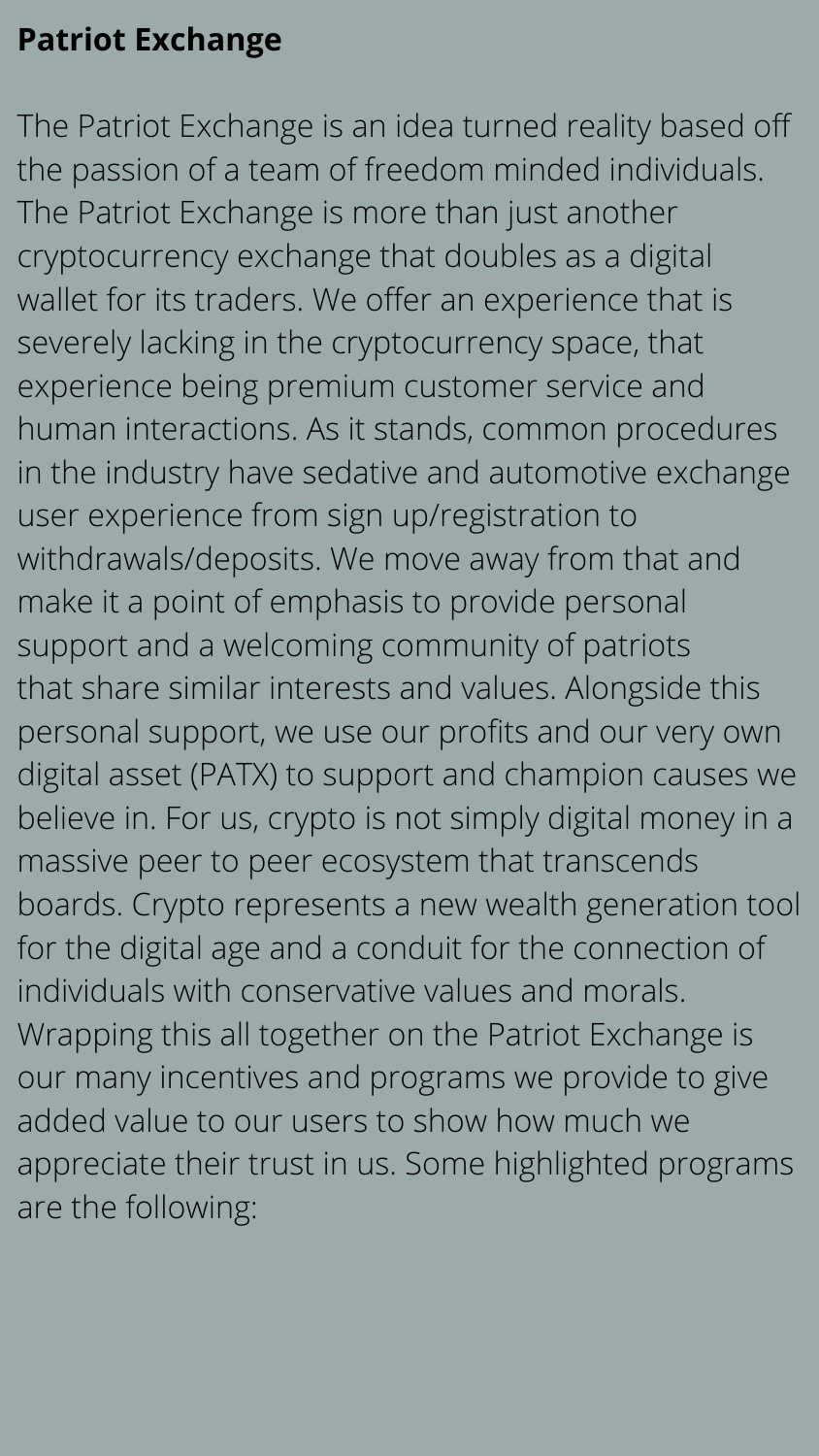## **Patriot Drop**

Every financial quarter, PATX holders on the exchange are airdrop a percentage (%) of their holdings as a reward bonus similar to a node/staking reward. (Link to Patriot Report v1)

#### **VIP Status**

VIP users on the Patriot Exchange enjoy reduced trading fees on all major pairs, lower withdrawal fees, and more access to off platform services such as trading signals and live sessions with the team.

#### **Referral System**

We reward the patriots that bring more patriots to the platform. With every referral, said user receives a portion of the trading commission made on the user they invited on to the exchange platform.

#### **Patriot Pay**

This program is a trading service conducted by our expert traders to provide the clients of this service a 5% guaranteed monthly return. All payouts will be in either (BTC/ETH/LTC/USDT/XRP) at the beginning or end of the month (1st or 30th). Core Knowledge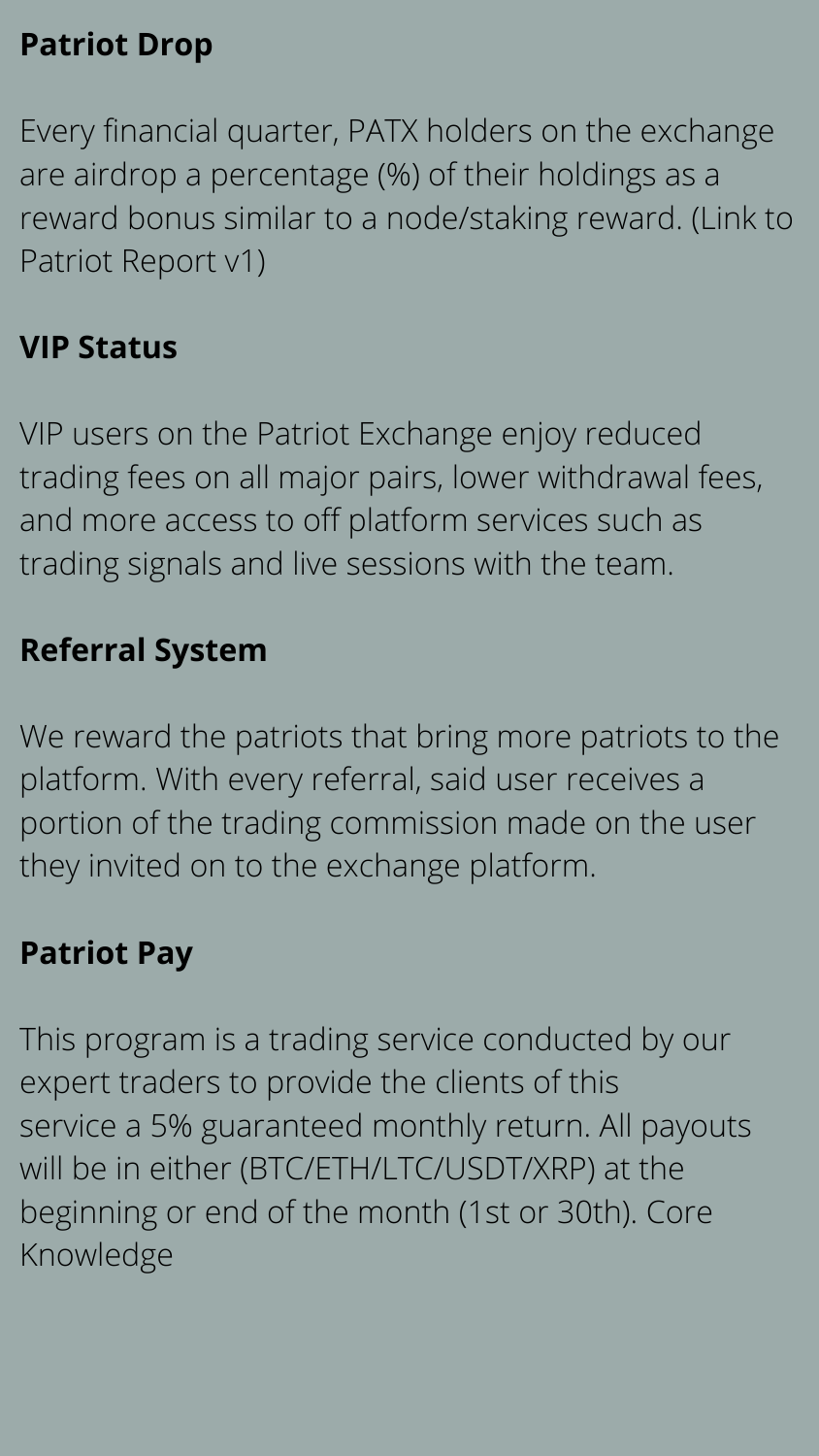# **What is Proof of Work?**

Proof-of-Work, or PoW, is the original consensus algorithm in a Blockchain network. In Blockchain, this algorithm is used to confirm transactions and produce new blocks to the chain. With Proof of Work, miners compete against each other to complete transactions on the network and get rewarded. In a network, users send each other digital tokens. A decentralized ledger gathers all the transactions into blocks. However, care should be taken to confirm the transactions and arrange blocks. This responsibility bears on special nodes called miners, and a process is called mining. The main working principles are a complicated mathematical puzzle and a possibility to easily prove the solution for the reward.

## **What is Proof of Stake?**

Unlike the proof of work system, in which the user

validates transactions and creates new blocks by performing a certain amount of computational work, a proof of stake system requires the user to show ownership of a certain number of cryptocurrency units. The creator of a new block is chosen in a pseudorandom way, depending on the user's wealth, also defined as 'stake'. In the proof of stake system, blocks are said to be 'forged' or 'minted' , not mined.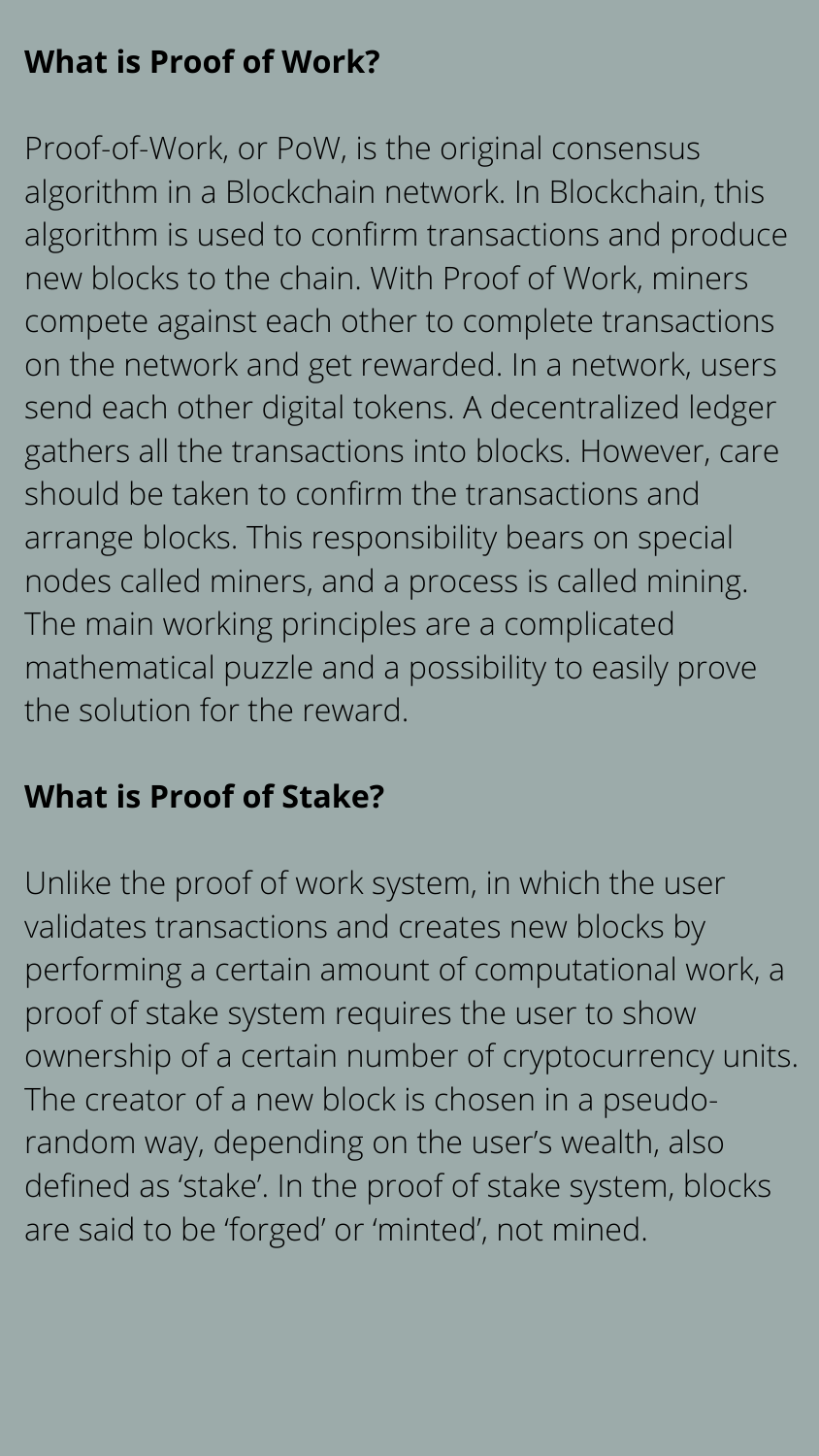Users who validate transactions and create new blocks in this system are referred to as foragers. In most proof of stake cases, digital currency units are created at the launch of the currency and their number is fixed. Therefore, rather than using cryptocurrency units as reward, the forgers receive transaction fees as rewards. In a few cases, new currency units can be created by inflating the coin supply, and forgers can be rewarded with new currency units created as rewards, rather than transaction fees. To validate transactions and create blocks, an investor must first put their own coins to 'stake'.

#### **What are Master Nodes?**

A master node is a full node or a cryptocurrency wallet that is fully synced on the blockchain of whatever coin you choose with MN function availability and is always running 24/7. Master nodes are considerably different in their functionality than normal nodes in a few ways. They are different because they perform several other functions apart from just keeping the full blockchain and relaying blocks/transactions as a full node does in Bitcoin. Some of the special functions that these nodes perform are increasing privacy of transactions, participating in governance and voting, and enabling budgeting and treasury systems in cryptos.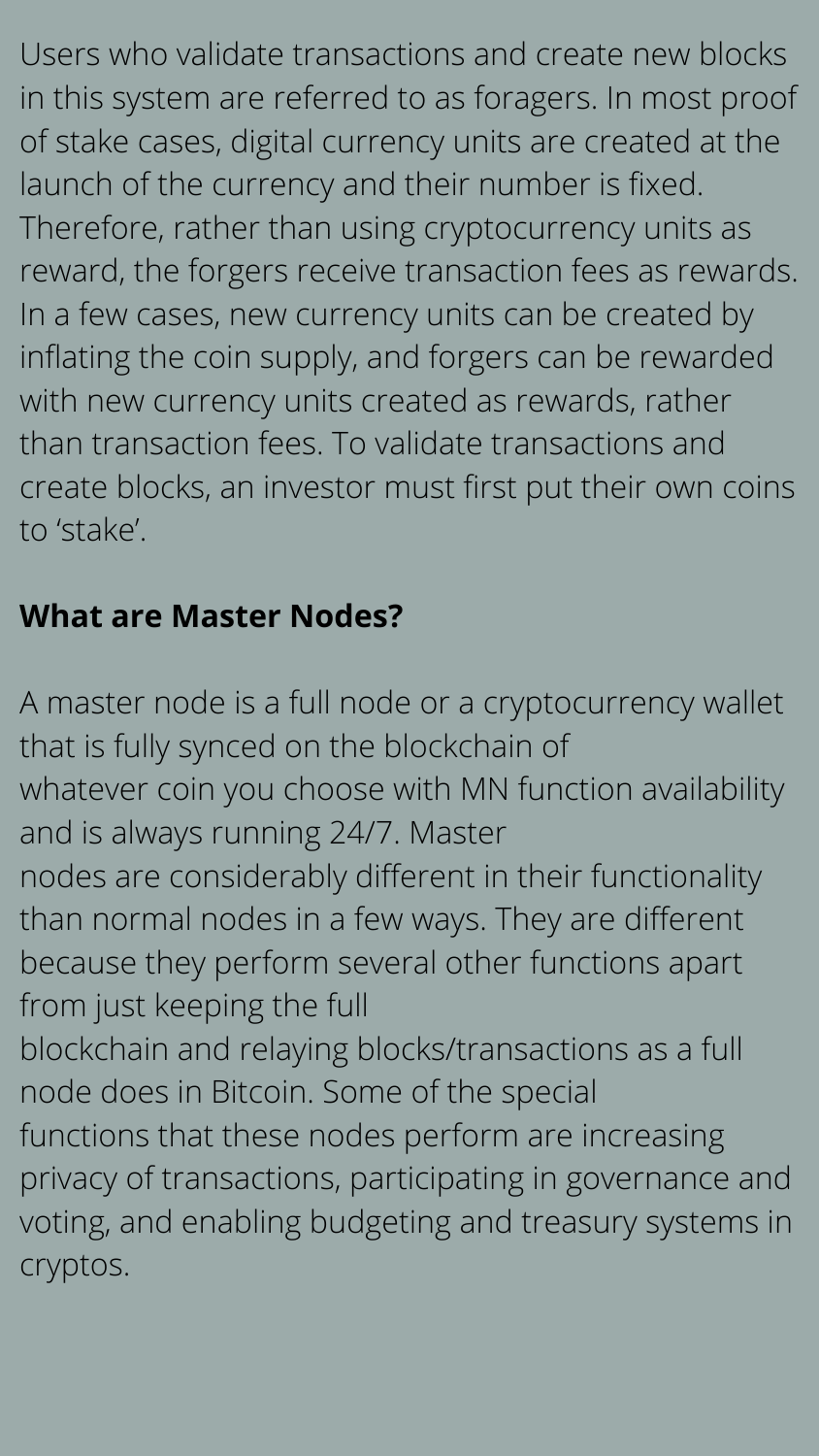# **What are Tokens?**

In the Ethereum system, tokens represent a diverse range of digital assets, such as vouchers, IOUs, or even real-world, tangible objects. Essentially, Ethereum tokens are smart contracts that make use of the Ethereum blockchain. ERC-20 (Ethereum Request for Comments-20) are the rules for developing Ethereum tokens. Ethereum-based initial coin offerings (ICOs) are generally ERC-20 compliant because most digital wallets support ERC-20 tokens.

#### **PATX Token Metrics**

The PATX token economy functions on a finite supply of PATX Token (PATX), with a larger maximum supply planned to facilitate token possession among a wider group of stakeholders. This also offers some protection against price manipulation and volatility. Funds held by Founders will be locked away for a lengthy period of

#### time.

Maximum Token Supply: 250 Million PATX Asset Type: ERC-20 Token Decimals: 8 Smart Contract Address: 0xcC52F2a2B86bE8b45dDbA59D627D19233e1F2c29 Token Distribution Breakdown Marketing: 30 Million Tokens Core Team: 100 Million Tokens (founders + devs) Patriot Fund: 50 Million Tokens (given to users) Exchange: 70 Million Tokens (given to users)